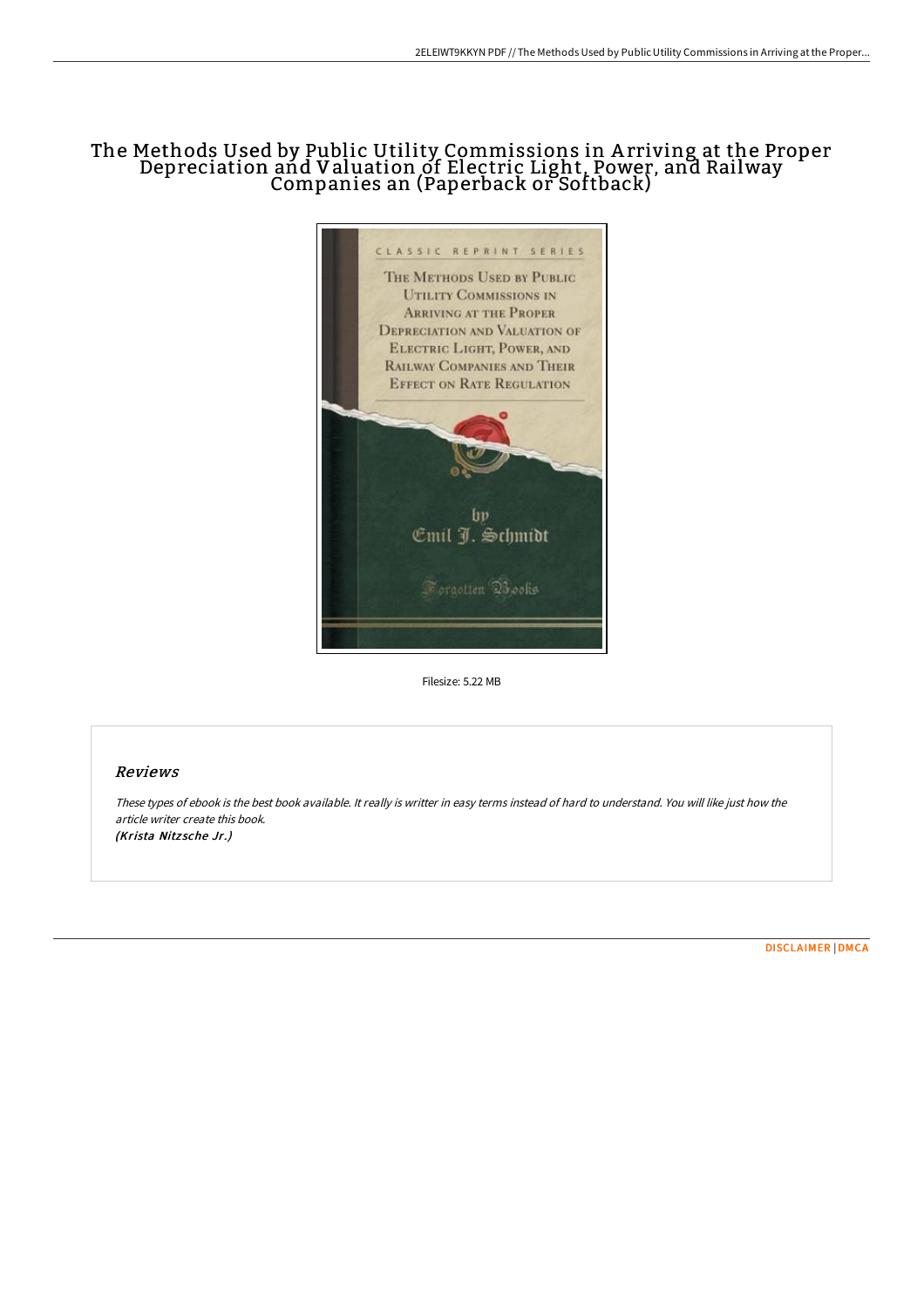### THE METHODS USED BY PUBLIC UTILITY COMMISSIONS IN ARRIVING AT THE PROPER DEPRECIATION AND VALUATION OF ELECTRIC LIGHT, POWER, AND RAILWAY COMPANIES AN (PAPERBACK OR SOFTBACK)



Forgotten Books 9/27/2015, 2015. Paperback or Softback. Condition: New. The Methods Used by Public Utility Commissions in Arriving at the Proper Depreciation and Valuation of Electric Light, Power, and Railway Companies an. Book.

A Read The Methods Used by Public Utility [Commissions](http://albedo.media/the-methods-used-by-public-utility-commissions-i.html) in Arriving at the Proper Depreciation and Valuation of Electric Light, Power, and Railway Companies an (Paperback or Softback) Online **Download PDF The Methods Used by Public Utility [Commissions](http://albedo.media/the-methods-used-by-public-utility-commissions-i.html) in Arriving at the Proper Depreciation and** Valuation of Electric Light, Power, and Railway Companies an (Paperback or Softback)